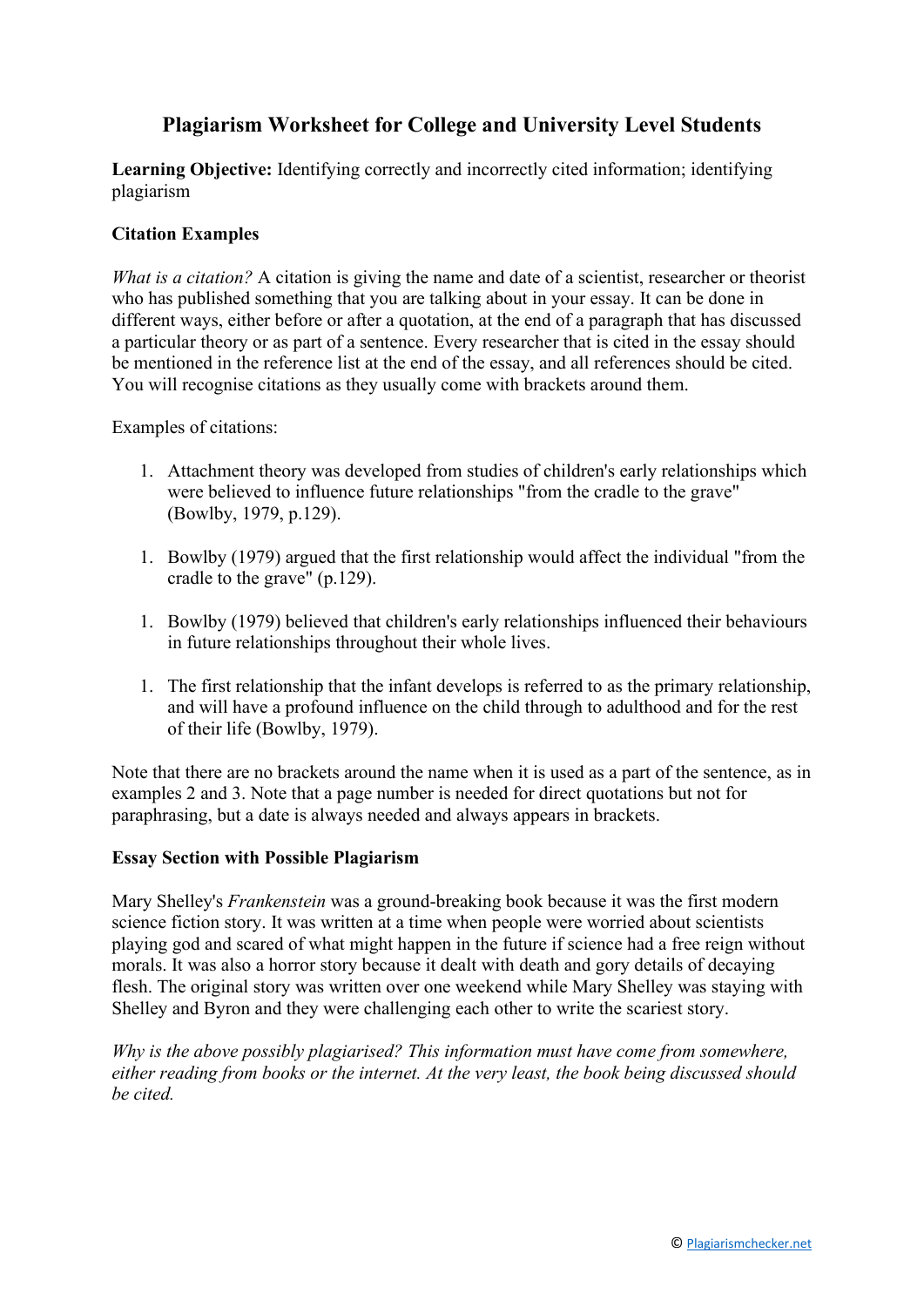#### **Essay Section with Correct Citations**

Mary Shelley's *Frankenstein* (1818) was a ground-breaking book because it was the first modern science fiction story (Ordover, 2007). It was written at a time when people were worried about scientists playing god and scared of what might happen in the future if science had a free reign without morals (Morton, 2002). It was also a horror story because it dealt with death and gory details of decaying flesh. The original story was written over one weekend while Mary Shelley was staying with Shelley and Byron and they were challenging each other to write the scariest story (Ordover, 2007).

*Remember as well as the citations in the text, there should be a reference list which gives these references in full at the end of the essay. The reference list should match the citations, i.e. there should be no citation in the text that is not referenced in the reference list, and no reference in the list that is not cited in the text. Also note that the citation can be used more than once in the same essay, each time you make a point you should cite the author who influenced your thought process in making this point.*

#### **Worksheet Task 1**

Put a mark where you think a citation should be in the following sections of essays. There may be more than one correct answer for each section, and we can discuss your choices.

Dickens is famous for writing about poverty and deprivation, for instance in *Oliver Twist*, but he also wrote some funny scenes, especially in *The Pickwick Papers*. Dickens was writing at a time when some people were beginning to be concerned about the plight of the poor, but others were not so bothered, and he wanted to raise awareness.

Stanley Milgram conducted some famous psychology experiments in the 1970's which may be considered unethical today. He asked subjects to electrocute other people if they answered a question wrong. The subjects did not realise that the people were not really being electrocuted but were acting. Milgram wanted to find out how far people would go when obeying figures in authority.

The book *Folk Devils and Moral Panics* examines the way the media can made a mountain out of a molehill by demonising individuals or particular groups and turning the public against them. Statistically rare events are highlighted and blown out of proportion, inciting fear and hatred among readers of newspapers. It was originally written about the fights between the Mods and the Rockers, but the same ideas can be applied to the modern day with groups such as illegal immigrants, benefits scroungers and gangs.

#### **Topics for discussion:**

- Why would these essays without citations be considered to be plagiarised?
- How can you be sure that you are not plagiarising when you write an essay?
- Why is plagiarism considered to be so bad?
- What would happen to your qualification if your university/college was known as one that tolerated plagiarism?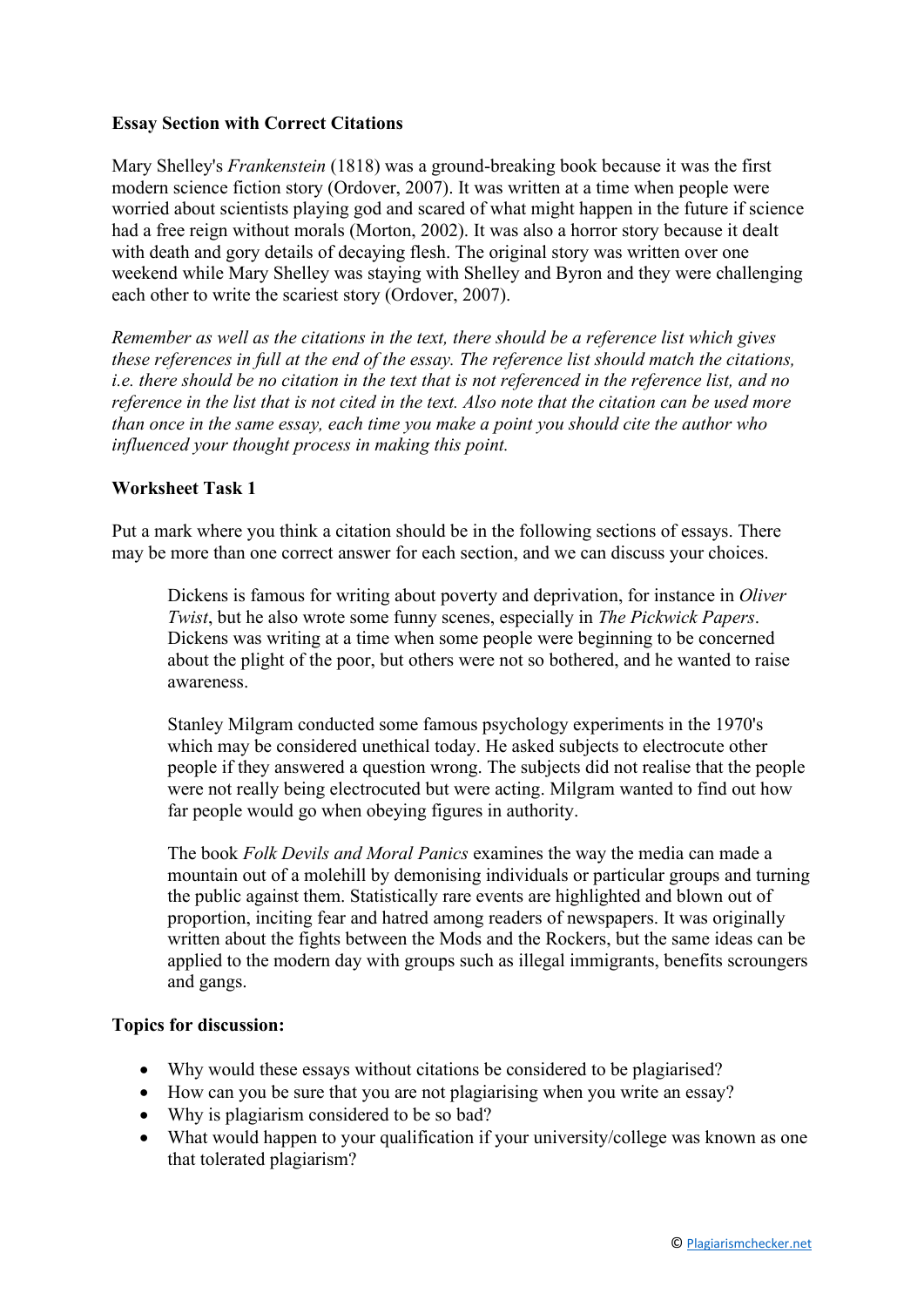# **Worksheet Task 2**

#### *True or false?*

- 1. It doesn't matter about putting an author's name in your essay so long as you've mentioned them in the reference list.
- 2. The correct form for a citation is name and date in brackets and a page number if it is a quote, e.g. (Bloggs, 1990, p.1).
- 3. Plagiarism is a kind of fraud and may be treated very seriously.
- 4. Copying another person's essay is not counted as plagiarism.
- 5. Wikipedia is an acceptable reference to use for your essay.
- 6. It is OK to use someone else's work without crediting them so long as you re-write it in your own words.

#### *Which of the following counts as plagiarism?*

- 1. Working with another student on a piece of group work.
- 2. Copying sections of another student's essay and submitting as your own.
- 3. Quoting from a textbook and giving the correct citation.
- 4. Rewriting sections of another student's essay and submitting as your own.
- 5. Copying text from the internet and submitting in your essay as your own work.
- 6. Paraphrasing from a journal article and giving the correct citation.
- 7. Rewriting text from a textbook and submitting in your essay as your own work.
- 8. Copying the reference list from a journal article and putting it in your own reference list without looking up the references and reading them yourself.
- 9. Looking at the reference list from a journal article and looking up the references, reading them yourself and deciding which ones are relevant to your essay.
- 10. Asking someone else to write an essay for you and then submitting it as your own work.

#### **Worksheet Task 3**

# *Multiple Choice*

Select the correct form of citation for the following sentences. Insert a letter into the underlined section to correspond with the choices below (note, a citation may be used twice):

- 1. Erikson outlined the theory of the Eight Stages of Man, with the childhood stages beginning at *Trust vs Mistrust*.
- 2. The theory of the Eight Stages of Man begins in infanthood with the baby trusting his or her caregiver
- 3. "The first demonstration of social trust in the baby is the ease of his feeding, the depth of his sleep, the relaxation of his bowels." \_\_\_\_
- 4. In Erikson's theory of the Eight Stages of Man, he discusses each stage separately but acknowledges a crossover period with many of the stages.

#### Choices:

a. (Erikson, 1998, p.67) b. (1998) c. (Erikson, 1998)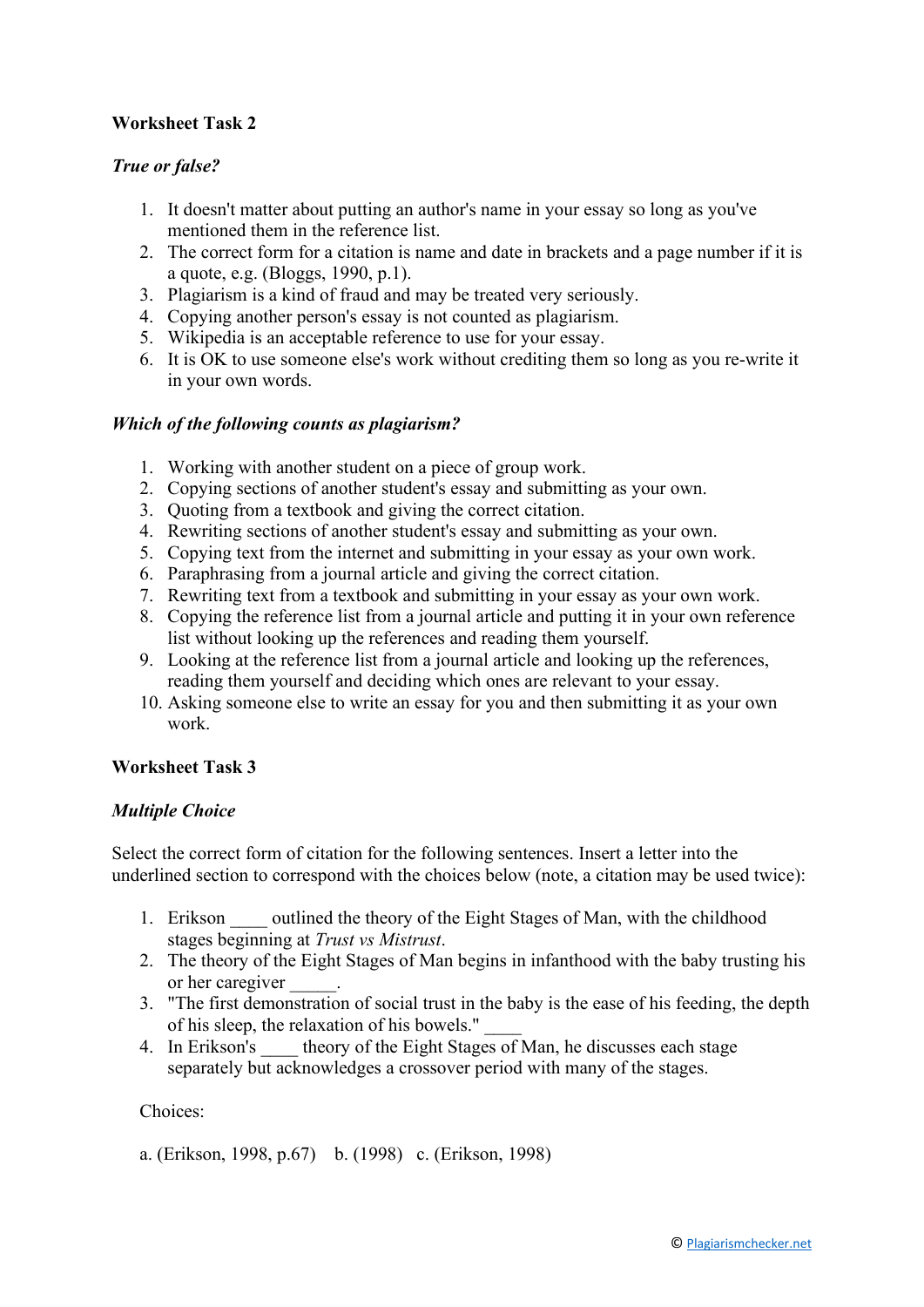- 5. Realistic Conflict Theory was developed by Sherif after experiments with groups of adolescent boys on a summer camp.
- 6. Until Sherif's experiments, theories around conflict and aggression tended to be abstract, so he decided to deliberately set up situations where conflict would arise.
- 7. One of the interesting factors of Realistic Conflict Theory \_\_\_\_\_ is the scarcity of resources. The researchers argued that if one group feel that their needs can only be met at the expense of the other group then hostility will develop.
- 8. "It is predicted that contact in itself will not produce marked decrease in the existing state of tension between groups."

Choices:

d. (Sherif, 1961, p.159) e. (1961) f. (Sherif, 1961)